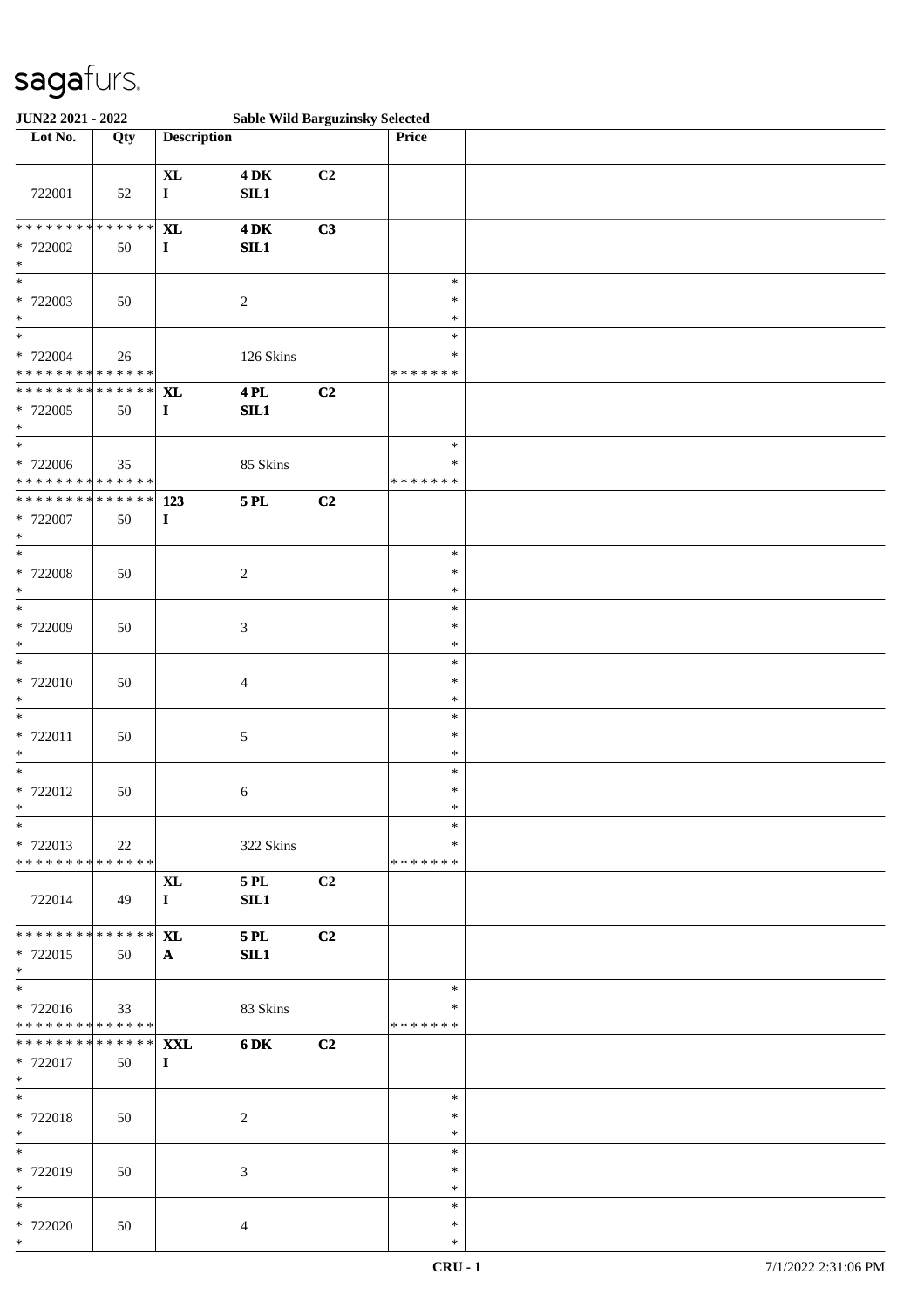| JUN22 2021 - 2022             |               |                    | <b>Sable Wild Barguzinsky Selected</b> |                |                  |  |
|-------------------------------|---------------|--------------------|----------------------------------------|----------------|------------------|--|
| Lot No.                       | Qty           | <b>Description</b> |                                        |                | Price            |  |
|                               |               |                    |                                        |                |                  |  |
| $*$                           |               | $\mathbf{XXL}$     | 6 DK                                   | C2             | $\ast$           |  |
| * 722021                      | 50            | $\bf{I}$           |                                        |                | $\ast$           |  |
| $\ast$                        |               |                    |                                        |                | $\ast$           |  |
| $\overline{\phantom{0}}$      |               |                    |                                        |                | $\ast$           |  |
| * 722022                      | 45            |                    | 295 Skins                              |                | $\ast$           |  |
| * * * * * * * * * * * * * *   |               |                    |                                        |                | * * * * * * *    |  |
| * * * * * * * * * * * * * * * |               | <b>XXL</b>         | 6 PL                                   | C2             |                  |  |
| * 722023                      | 100           | $\bf{I}$           |                                        |                |                  |  |
| $\ast$<br>$*$                 |               |                    |                                        |                |                  |  |
|                               |               |                    |                                        |                | $\ast$           |  |
| * 722024<br>$\ast$            | 100           |                    | $\sqrt{2}$                             |                | $\ast$<br>$\ast$ |  |
| $\overline{\ast}$             |               |                    |                                        |                | $\ast$           |  |
|                               |               |                    |                                        |                | $\ast$           |  |
| * 722025<br>$*$               | 100           |                    | $\mathfrak{Z}$                         |                | $\ast$           |  |
| $*$                           |               |                    |                                        |                | $\ast$           |  |
| * 722026                      | 50            |                    | 350 Skins                              |                | $\ast$           |  |
| * * * * * * * * * * * * * *   |               |                    |                                        |                | * * * * * * *    |  |
| * * * * * * * * * * * * * * * |               | <b>XXL</b>         | 6 PL                                   | C2             |                  |  |
| * 722027                      | 50            | $\mathbf I$        |                                        |                |                  |  |
| $\ast$                        |               |                    |                                        |                |                  |  |
| $\overline{\phantom{0}}$      |               |                    |                                        |                | $\ast$           |  |
| * 722028                      | 100           |                    | $\overline{c}$                         |                | $\ast$           |  |
| $*$                           |               |                    |                                        |                | $\ast$           |  |
|                               |               |                    |                                        |                | $\ast$           |  |
| * 722029                      | 100           |                    | $\ensuremath{\mathfrak{Z}}$            |                | $\ast$           |  |
| $\ast$                        |               |                    |                                        |                | $\ast$           |  |
| $*$                           |               |                    |                                        |                | $\ast$           |  |
| * 722030                      | 100           |                    | $\overline{4}$                         |                | $\ast$           |  |
| $\ast$                        |               |                    |                                        |                | $\ast$           |  |
| $*$                           |               |                    |                                        |                | $\ast$           |  |
| * 722031                      | 50            |                    | 400 Skins                              |                | ∗                |  |
| * * * * * * * * * * * * * *   |               |                    |                                        |                | * * * * * * *    |  |
| * * * * * * * * * * * * * * * |               | <b>XL</b>          | <b>6DK</b>                             | C2             |                  |  |
| * 722032                      | 50            | $\bf{I}$           |                                        |                |                  |  |
| $*$                           |               |                    |                                        |                |                  |  |
| $*$                           |               |                    |                                        |                | $\ast$           |  |
| * 722033                      | 119           |                    | 169 Skins                              |                | $\ast$           |  |
| * * * * * * * * * * * * * * * |               |                    |                                        |                | * * * * * * *    |  |
| * * * * * * * *               | * * * * * * * | <b>XL</b>          | 6 PL                                   | C1             |                  |  |
| * 722034<br>$*$               | 50            | $\bf{I}$           |                                        |                |                  |  |
|                               |               |                    |                                        |                | $\ast$           |  |
| $*$<br>* 722035               | 100           |                    | 2                                      |                | $\ast$           |  |
| $*$                           |               |                    |                                        |                | $\ast$           |  |
| $*$                           |               |                    |                                        |                | $\ast$           |  |
| * 722036                      | 87            |                    | 237 Skins                              |                | $\ast$           |  |
| * * * * * * * * * * * * * * * |               |                    |                                        |                | * * * * * * *    |  |
| * * * * * * * *               | ******        | <b>XL</b>          | 6 PL                                   | C <sub>2</sub> |                  |  |
| * 722037                      | 50            | $\bf{I}$           |                                        |                |                  |  |
| $*$                           |               |                    |                                        |                |                  |  |
| $*$                           |               |                    |                                        |                | $\ast$           |  |
| * 722038                      | 100           |                    | $\overline{2}$                         |                | $\ast$           |  |
| $*$                           |               |                    |                                        |                | $\ast$           |  |
| $*$                           |               |                    |                                        |                | $\ast$           |  |
| * 722039                      | 100           |                    | 3                                      |                | $\ast$           |  |
| $*$                           |               |                    |                                        |                | $\ast$           |  |
| $*$                           |               |                    |                                        |                | $\ast$           |  |
| * 722040                      | 100           |                    | $\overline{4}$                         |                | $\ast$           |  |
| $*$                           |               |                    |                                        |                | $\ast$           |  |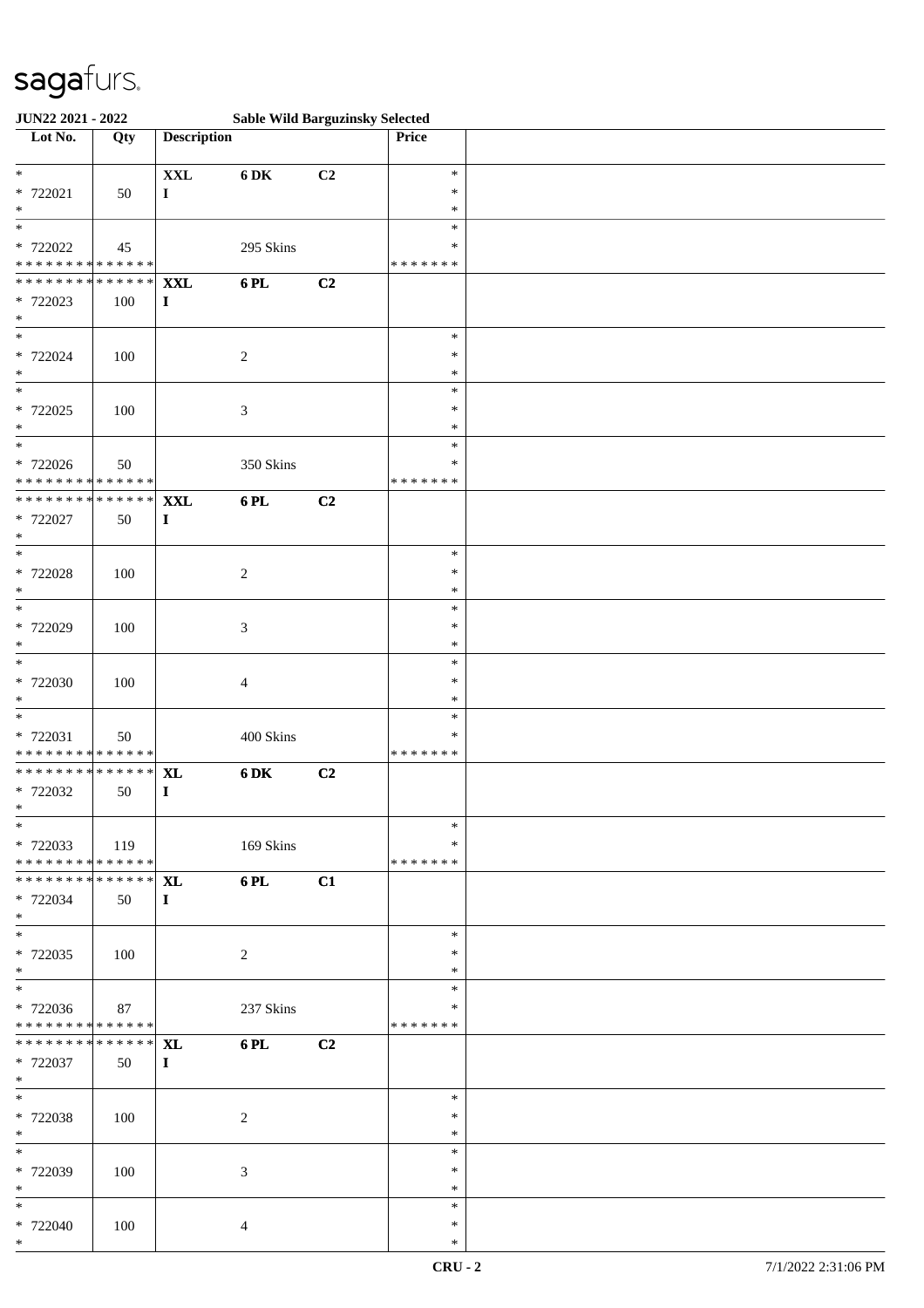| JUN22 2021 - 2022                                     |     |                                |                          | <b>Sable Wild Barguzinsky Selected</b> |                                   |  |
|-------------------------------------------------------|-----|--------------------------------|--------------------------|----------------------------------------|-----------------------------------|--|
| Lot No.                                               | Qty | <b>Description</b>             |                          |                                        | Price                             |  |
| $\ast$<br>* 722041<br>* * * * * * * * * * * * * *     | 111 | $\mathbf{XL}$<br>$\bf{I}$      | 6PL                      | C2                                     | $\ast$<br>∗<br>* * * * * * *      |  |
| * * * * * * * * * * * * * * *<br>* 722042<br>$\ast$   | 50  | <b>XL</b><br>$\mathbf{I}$      | 6PL                      | C2                                     |                                   |  |
| $\overline{\phantom{a}^*}$<br>* 722043<br>$\ast$      | 100 |                                | $\sqrt{2}$               |                                        | $\ast$<br>$\ast$<br>$\ast$        |  |
| $_{\ast}$<br>* 722044<br>$\ast$                       | 100 |                                | $\sqrt{3}$               |                                        | $\ast$<br>$\ast$<br>$\ast$        |  |
| $\overline{\ast}$<br>$* 722045$<br>$\ast$             | 100 |                                | $\overline{4}$           |                                        | $\ast$<br>$\ast$<br>$\ast$        |  |
| $\overline{\phantom{1}}$<br>* 722046<br>$\ast$        | 100 |                                | $\sqrt{5}$               |                                        | $\ast$<br>$\ast$<br>$\ast$        |  |
| $\ast$<br>* 722047<br>* * * * * * * * * * * * * *     | 37  |                                | 487 Skins                |                                        | $\ast$<br>*<br>* * * * * * *      |  |
| 722048                                                | 40  | $\mathbf{XXL}$<br>$\bf{I}$     | 6 PL<br>SL2              | C1                                     |                                   |  |
| 722049                                                | 39  | $\mathbf{XXL}$<br>$\bf{I}$     | 6PL<br>SL2               | C <sub>2</sub>                         |                                   |  |
| * * * * * * * * * * * * * *<br>* 722050<br>$\ast$     | 50  | $\mathbf{X}$ L<br>$\mathbf{I}$ | 6 DK<br>SL2              | C1                                     |                                   |  |
| $\ast$<br>$* 722051$<br>* * * * * * * * * * * * * * * | 58  |                                | 108 Skins                |                                        | $\ast$<br>$\ast$<br>* * * * * * * |  |
| ******** <mark>******</mark><br>* 722052<br>$*$       | 40  | <b>XL</b><br>$\mathbf{I}$      | 6 DK<br>SL2              | C2                                     |                                   |  |
| $\ast$<br>* 722053<br>* * * * * * * * * * * * * * *   | 40  |                                | 80 Skins                 |                                        | $\ast$<br>*<br>* * * * * * *      |  |
| 722054                                                | 20  | $\mathbf{XL}$<br>$\mathbf{I}$  | 6 PL<br>SIL <sub>2</sub> | C2                                     |                                   |  |
| * * * * * * * * * * * * * * *<br>* 722055<br>$*$      | 50  | <b>XXL</b><br>$\mathbf{A}$     | $6$ PL                   | C2                                     |                                   |  |
| $\overline{\phantom{a}^*}$<br>* 722056<br>$*$         | 100 |                                | $\overline{c}$           |                                        | $\ast$<br>∗<br>$\ast$             |  |
| $\ast$<br>* 722057<br>$\ast$                          | 100 |                                | 3                        |                                        | $\ast$<br>$\ast$<br>$\ast$        |  |
| $\ast$<br>* 722058<br>* * * * * * * * * * * * * *     | 60  |                                | 310 Skins                |                                        | $\ast$<br>*<br>* * * * * * *      |  |
| ******** <mark>******</mark><br>* 722059<br>$\ast$    | 50  | <b>XXL</b><br>$\bf{I}$         | <b>7 PL</b>              | C2                                     |                                   |  |
| $*$<br>* 722060<br>$*$                                | 100 |                                | 2                        |                                        | $\ast$<br>$\ast$<br>$\ast$        |  |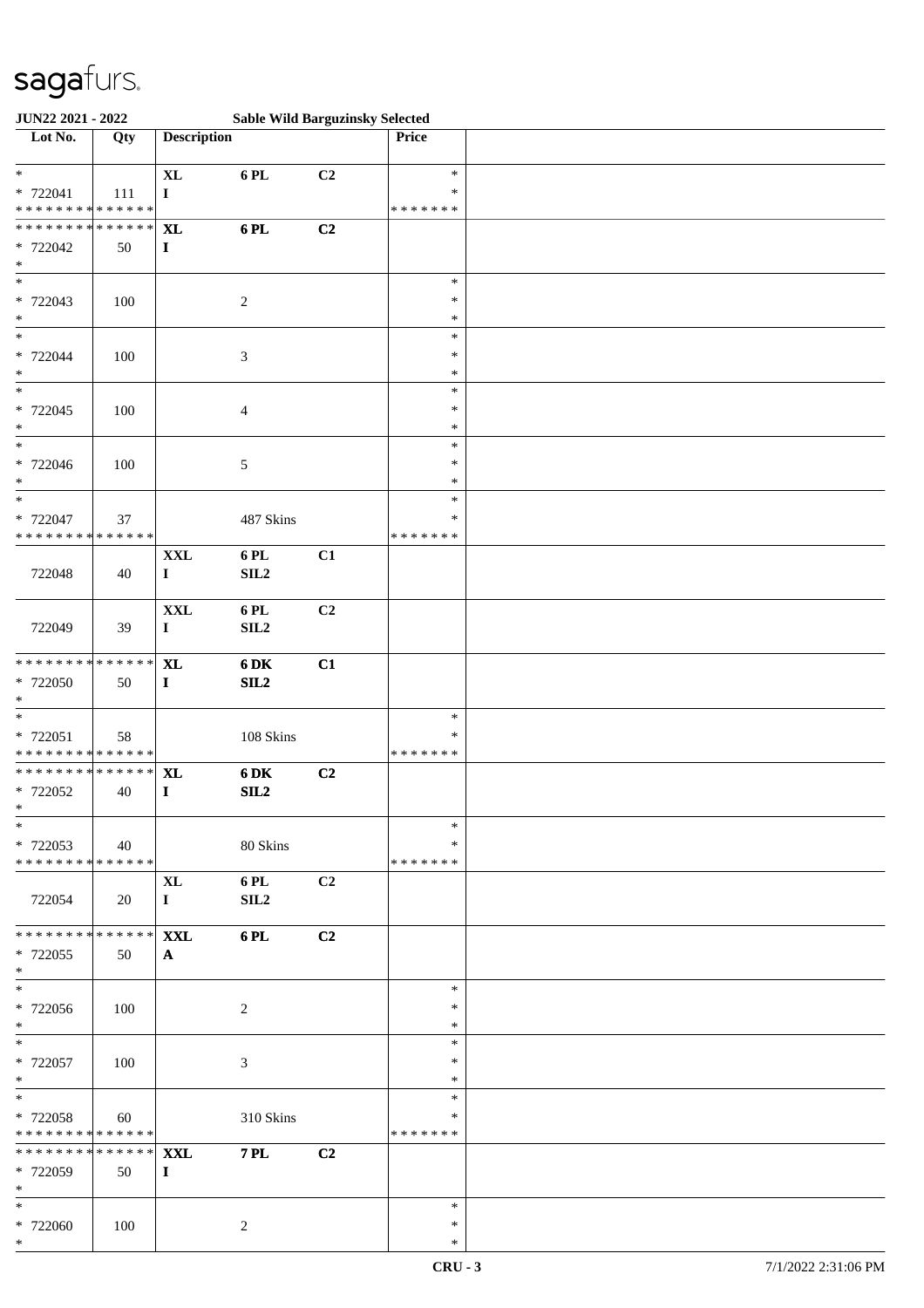| JUN22 2021 - 2022                       |     |                                   |                  | <b>Sable Wild Barguzinsky Selected</b> |                  |  |
|-----------------------------------------|-----|-----------------------------------|------------------|----------------------------------------|------------------|--|
| $\overline{\phantom{1}}$ Lot No.        | Qty | <b>Description</b>                |                  |                                        | Price            |  |
|                                         |     |                                   |                  |                                        |                  |  |
| $*$                                     |     | <b>XXL</b>                        | <b>7 PL</b>      | C <sub>2</sub>                         | $\ast$<br>$\ast$ |  |
| * 722061<br>$\ast$                      | 100 | $\bf I$                           |                  |                                        | $\ast$           |  |
| $\ast$                                  |     |                                   |                  |                                        | $\ast$           |  |
| * 722062                                | 100 |                                   | $\overline{4}$   |                                        | $\ast$           |  |
| $\ast$                                  |     |                                   |                  |                                        | $\ast$           |  |
| $\overline{\phantom{0}}$                |     |                                   |                  |                                        | $\ast$           |  |
| * 722063                                | 100 |                                   | $\sqrt{5}$       |                                        | $\ast$           |  |
| $\ast$                                  |     |                                   |                  |                                        | $\ast$           |  |
| $\ast$                                  |     |                                   |                  |                                        | $\ast$           |  |
| * 722064                                | 100 |                                   | $\sqrt{6}$       |                                        | $\ast$           |  |
| $\ast$                                  |     |                                   |                  |                                        | $\ast$           |  |
| $\ast$                                  |     |                                   |                  |                                        | $\ast$           |  |
| * 722065<br>$\ast$                      | 100 |                                   | $\boldsymbol{7}$ |                                        | $\ast$<br>$\ast$ |  |
| $\ast$                                  |     |                                   |                  |                                        | $\ast$           |  |
| * 722066                                | 100 |                                   | $\,8\,$          |                                        | $\ast$           |  |
| $\ast$                                  |     |                                   |                  |                                        | $\ast$           |  |
| $*$                                     |     |                                   |                  |                                        | $\ast$           |  |
| * 722067                                | 100 |                                   | $\overline{9}$   |                                        | $\ast$           |  |
| $\ast$                                  |     |                                   |                  |                                        | $\ast$           |  |
| $\overline{\phantom{0}}$                |     |                                   |                  |                                        | $\ast$           |  |
| * 722068                                | 105 |                                   | 955 Skins        |                                        | $\ast$           |  |
| * * * * * * * * * * * * * *             |     |                                   |                  |                                        | * * * * * * *    |  |
| * * * * * * * * * * * * * *<br>* 722069 | 50  | $\bold{X}\bold{L}$<br>$\mathbf I$ | <b>7 PL</b>      | C <sub>2</sub>                         |                  |  |
| $*$                                     |     |                                   |                  |                                        |                  |  |
| $\overline{\phantom{a}^*}$              |     |                                   |                  |                                        | $\ast$           |  |
| $* 722070$                              | 100 |                                   | $\sqrt{2}$       |                                        | $\ast$           |  |
| $\ast$                                  |     |                                   |                  |                                        | $\ast$           |  |
| $\ast$                                  |     |                                   |                  |                                        | $\ast$           |  |
| * 722071                                | 100 |                                   | $\mathfrak{Z}$   |                                        | $\ast$           |  |
| $\ast$                                  |     |                                   |                  |                                        | $\ast$           |  |
| $\ast$                                  |     |                                   |                  |                                        | $\ast$           |  |
| $* 722072$                              | 100 |                                   | $\overline{4}$   |                                        | $\ast$           |  |
| $\ast$<br>$\overline{\phantom{a}^*}$    |     |                                   |                  |                                        | $\ast$<br>$\ast$ |  |
| * 722073                                | 102 |                                   | 452 Skins        |                                        | $\ast$           |  |
| ******** <mark>******</mark>            |     |                                   |                  |                                        | * * * * * * *    |  |

| ********* <mark>******</mark> <b>XXL</b><br>$* 722078$<br>$\ast$ | 50  | <b>7 PL</b><br>C <sub>2</sub><br>A |                         |  |
|------------------------------------------------------------------|-----|------------------------------------|-------------------------|--|
| $\ast$<br>* 722079<br>$\ast$                                     | 100 |                                    | $\ast$<br>$\ast$<br>$*$ |  |
| $\ast$<br>$*722080$<br>$\ast$                                    | 100 |                                    | $\ast$<br>*<br>$\ast$   |  |